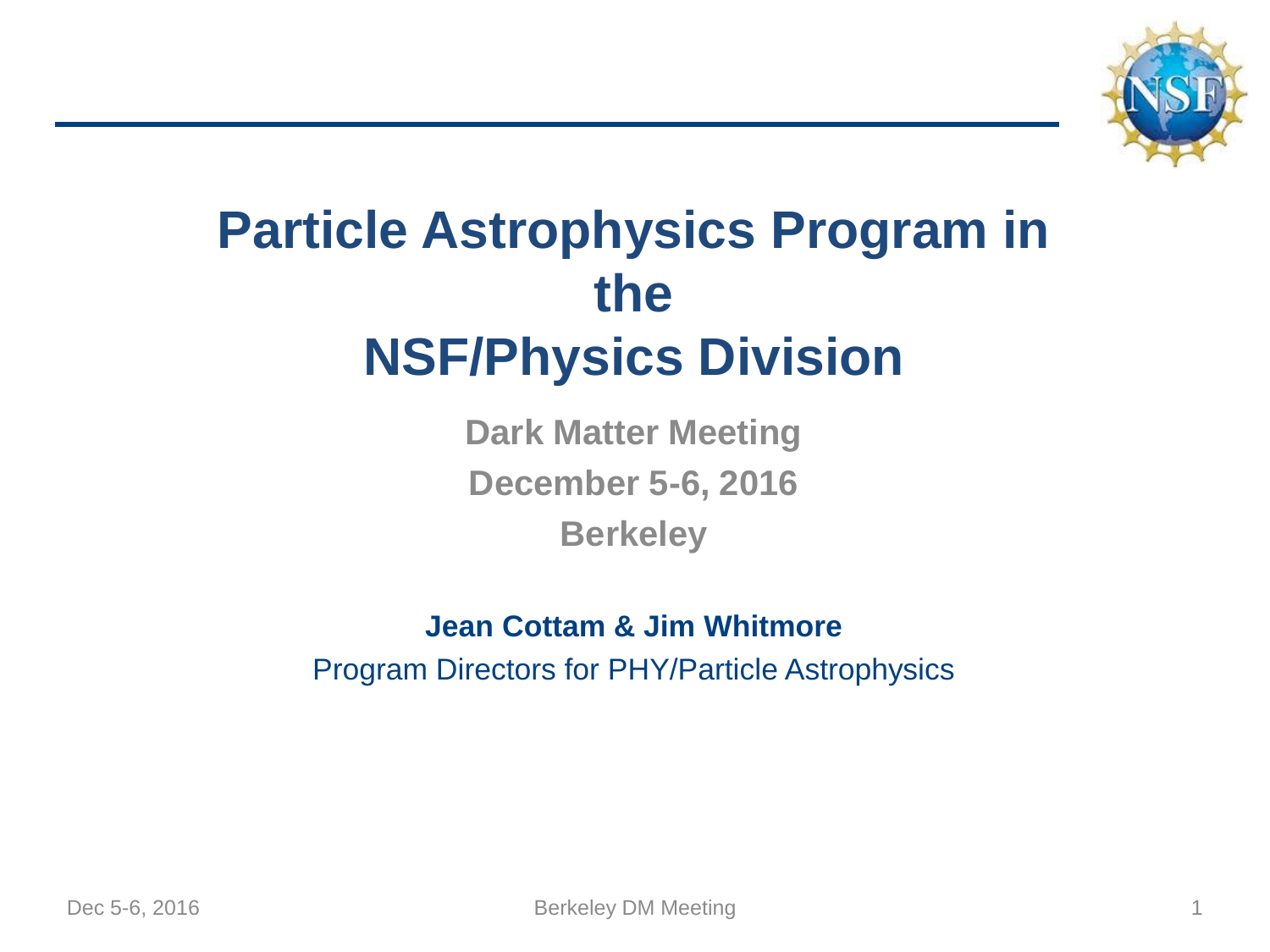

#### **Particle Astrophysics – Cosmic Phenomena**:

This area supports university research that uses astrophysical sources and particle physics techniques to study fundamental physics. This includes the study of ultra-high energy particles reaching Earth from beyond our atmosphere (cosmic-rays, gamma-rays, and neutrinos with the exception of IceCube); searches for supernova neutrinos; and studies of the Cosmic Microwave Background (CMB) and Dark Energy.

#### **Particle Astrophysics – Underground Physics**:

This area supports university research that generally locates experiments in low background environments. Currently supported activities include: studies of solar, underground and reactor neutrinos; neutrino mass measurements; and searches for the direct detection of Dark Matter.

#### **Particle Astrophysics – IceCube Research Support:**

This area supports university research that utilizes the facilities of IceCube at the South Pole. Currently supported activities include: searches for ultra-high energy neutrinos and studies of the properties of neutrinos.

**Neutrinoless Double Beta Decay:** This has been moved to Nuclear Physics.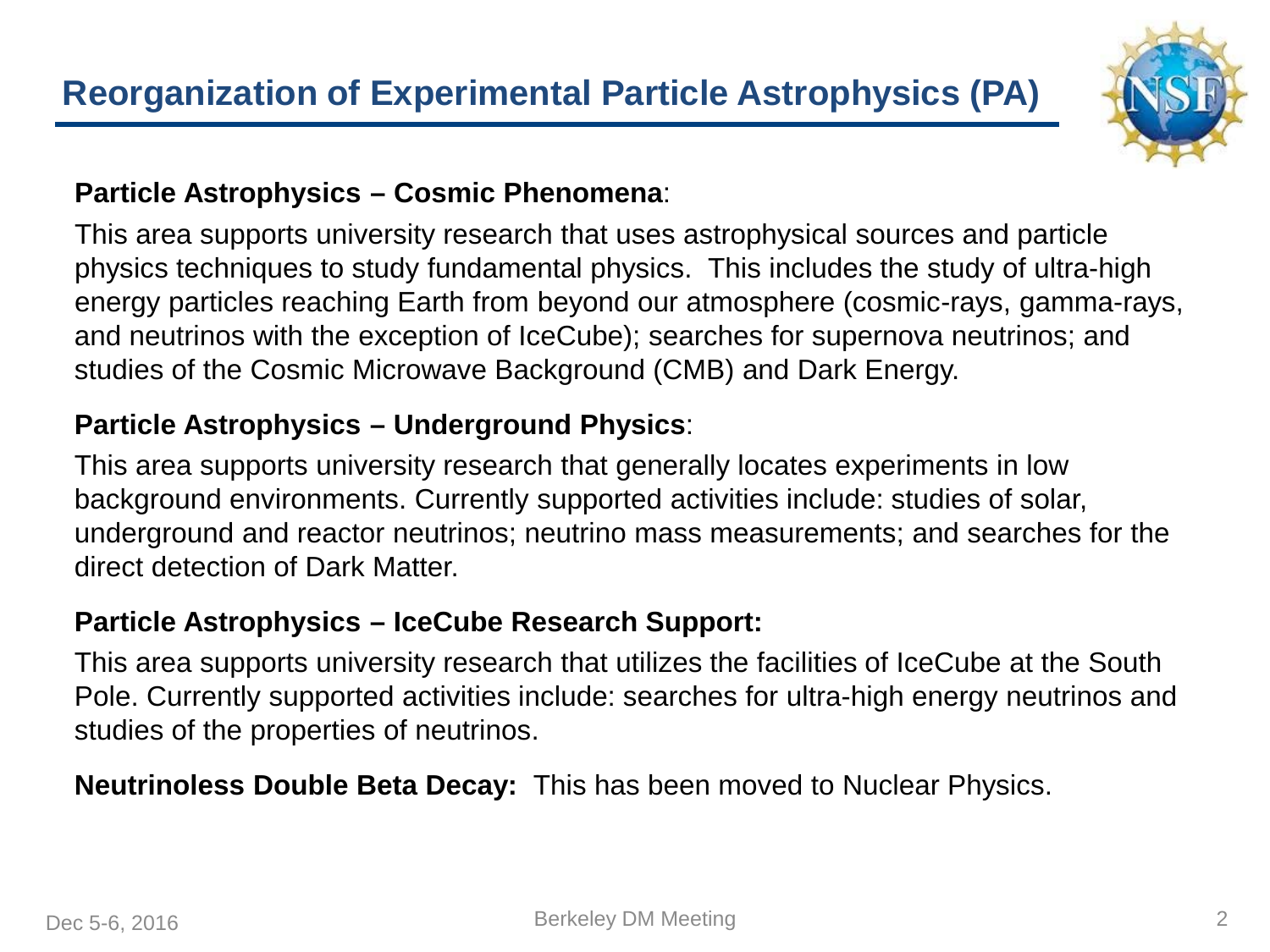## **Proposals to PA-UG (including IceCube)**



| <b>Fiscal Year</b>        | 2007 | 2008 | 2009 | 2010 | 2011 | 2012 | 2013 | 2014 | 2015 | 2016 |
|---------------------------|------|------|------|------|------|------|------|------|------|------|
| # Proposals to UG         | 22   | 23   | 23   | 24   | 26   | 31   | 25   | 36   | 49   | 35   |
| <b>Acceptance Rate UG</b> | 77%  | 57%  | 74%  | 58%  | 50%  | 48%  | 32%  | 36%  | 37%  | 26%  |
| <b>New/Total Awards</b>   | 9/17 | 5/13 | 6/17 | 8/14 | 3/13 | 3/15 | 1/8  | 0/13 | 7/18 | 2/9  |

Close to the overall NSF rate (23%)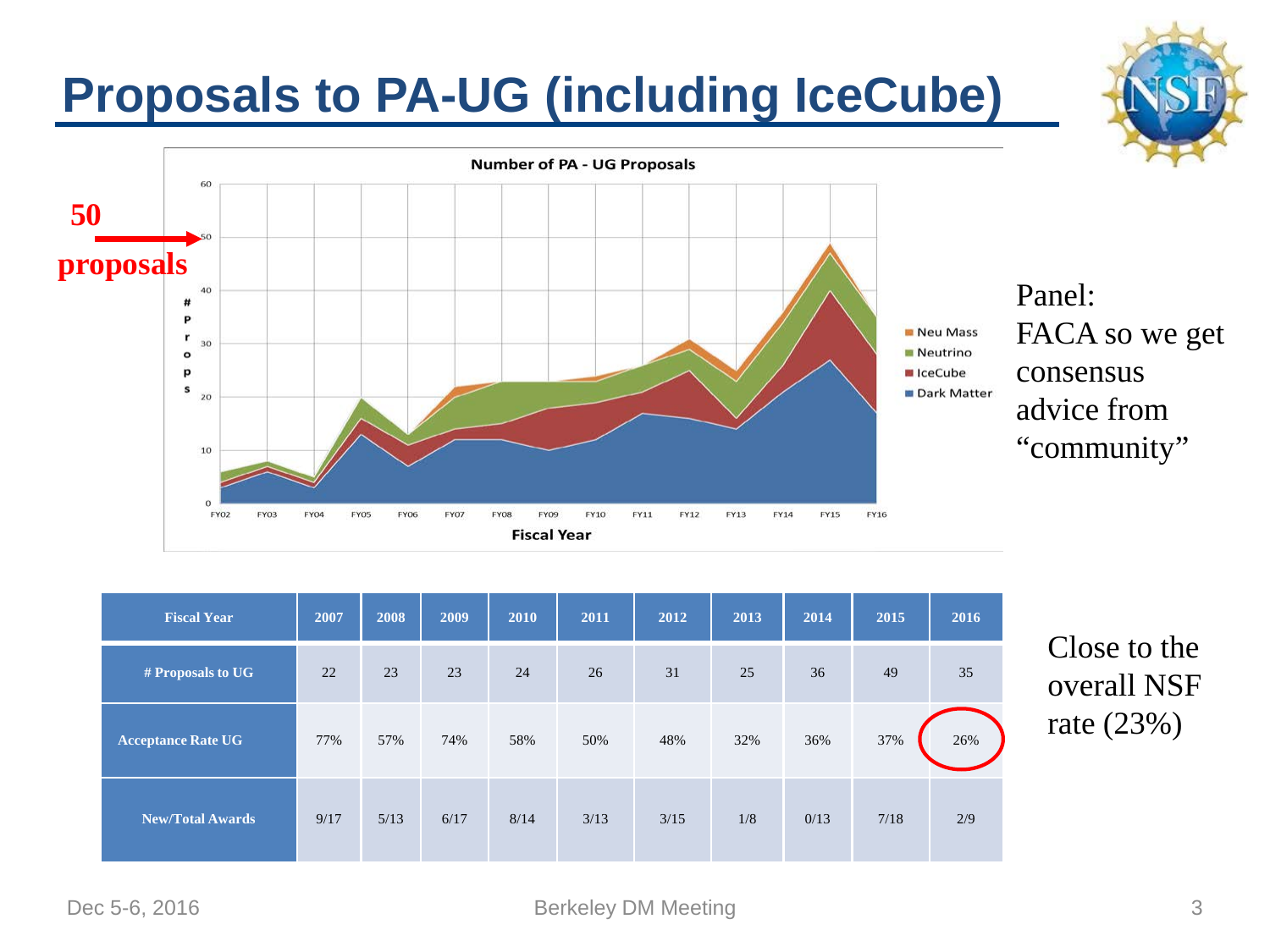## **Funding for PA-UG and IceCube**

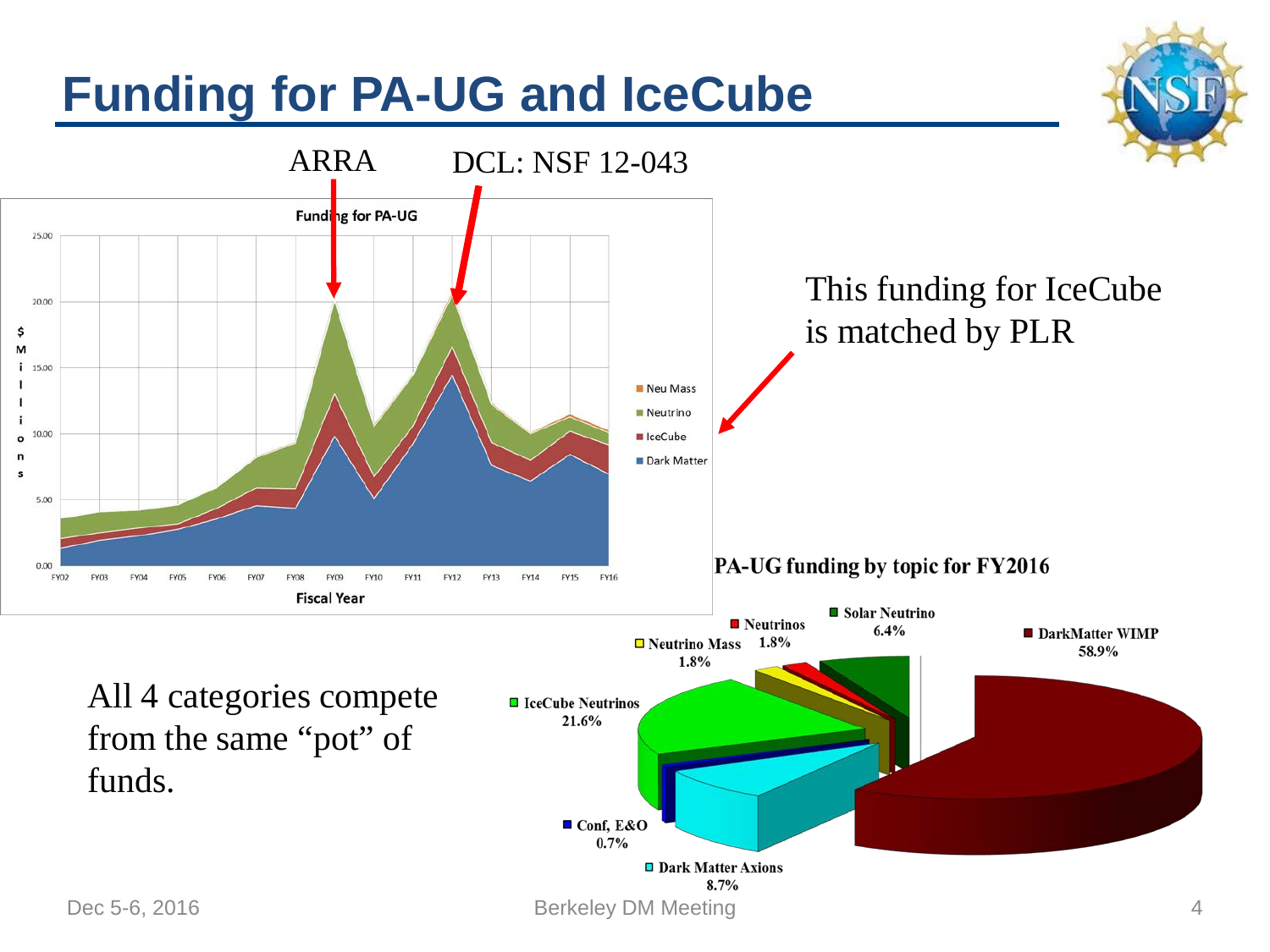#### **Dark Matter**





"Projections from ton-scale noble liquid detectors should discover or rule out WIMPs from the remaining parameter space of these surviving models." H. Baer et al., arXiv:1609.06735v2, (Sept 2016)



Figure 1: Plot of rescaled spin-independent WIMP detection rate  $\xi \sigma^{SI}(\chi, p)$  versus  $m_{\chi}$  from several published results versus current and future reach (dashed) of direct WIMP detection experiments.  $\xi = 1$  for all models except RNS and pMSSM.

"Map" for the heavy WIMPs  $(> 0.5 \text{ GeV})$  has many possibilities What about lower mass DM candidates?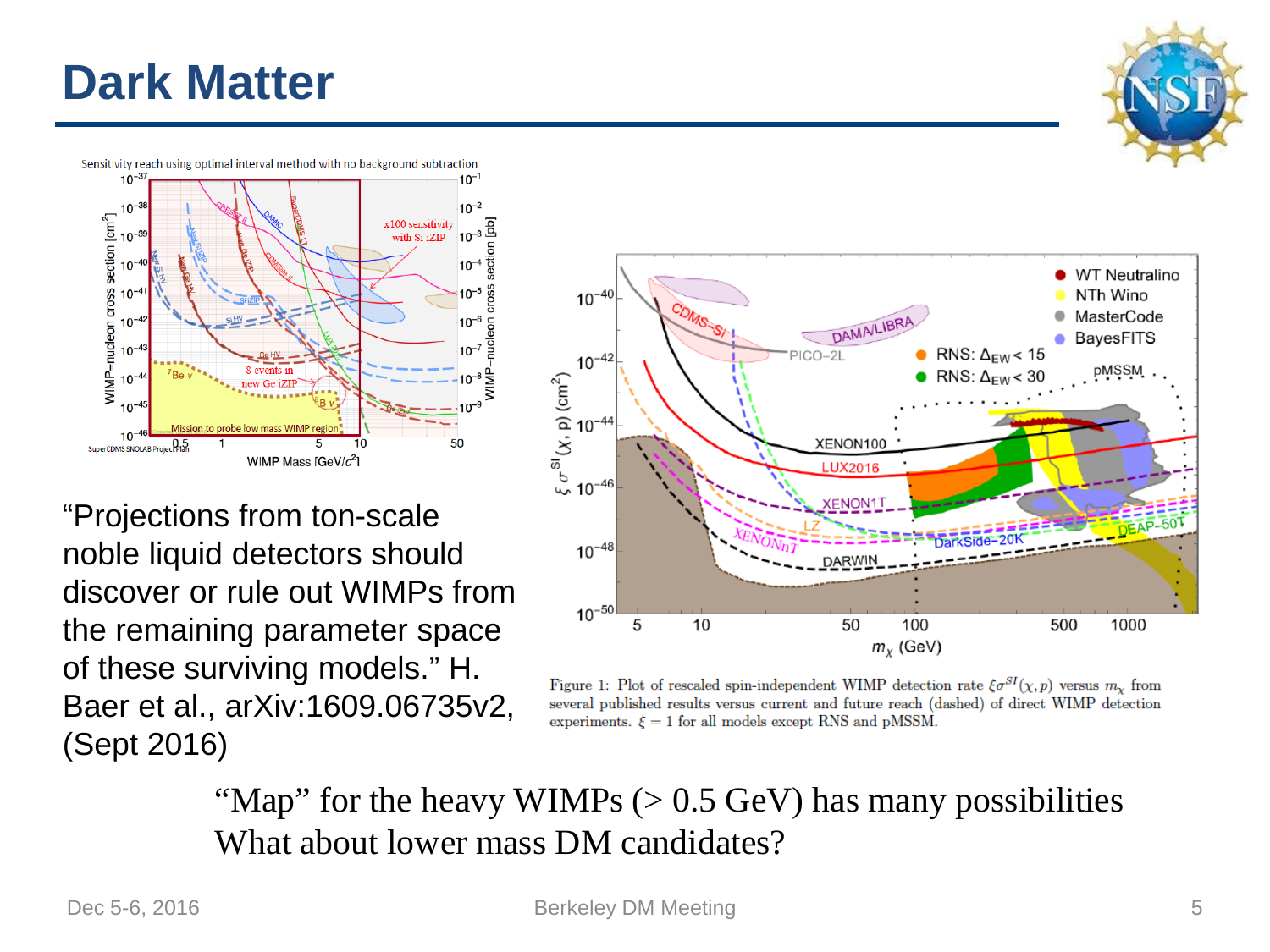## **Axions & ALPS**

| <b>ALP</b> parameter                    | <b>LSW</b> (laboratory) | <b>Helioscopes</b> | <b>Dark matter</b><br>searches |
|-----------------------------------------|-------------------------|--------------------|--------------------------------|
| Parity and spin                         | <b>ves</b>              | perhaps            | yes                            |
| Coupling $g_{av}$                       | yes                     | no                 | no                             |
| Coupling $\cdot$ flux                   | (does not apply)        | <b>ves</b>         | yes                            |
| Mass                                    | perhaps                 | perhaps            | <b>ves</b>                     |
| Rely on<br>astrophysical<br>assumptions | no                      | yes                | yes                            |
| QCD axion                               | no                      | ves                | <b>ves</b>                     |

LSW in the laboratory is very well suited to look for axion-like particles.

From I. G. Irastorza "Beyond Colliders" CERN Sept 2016





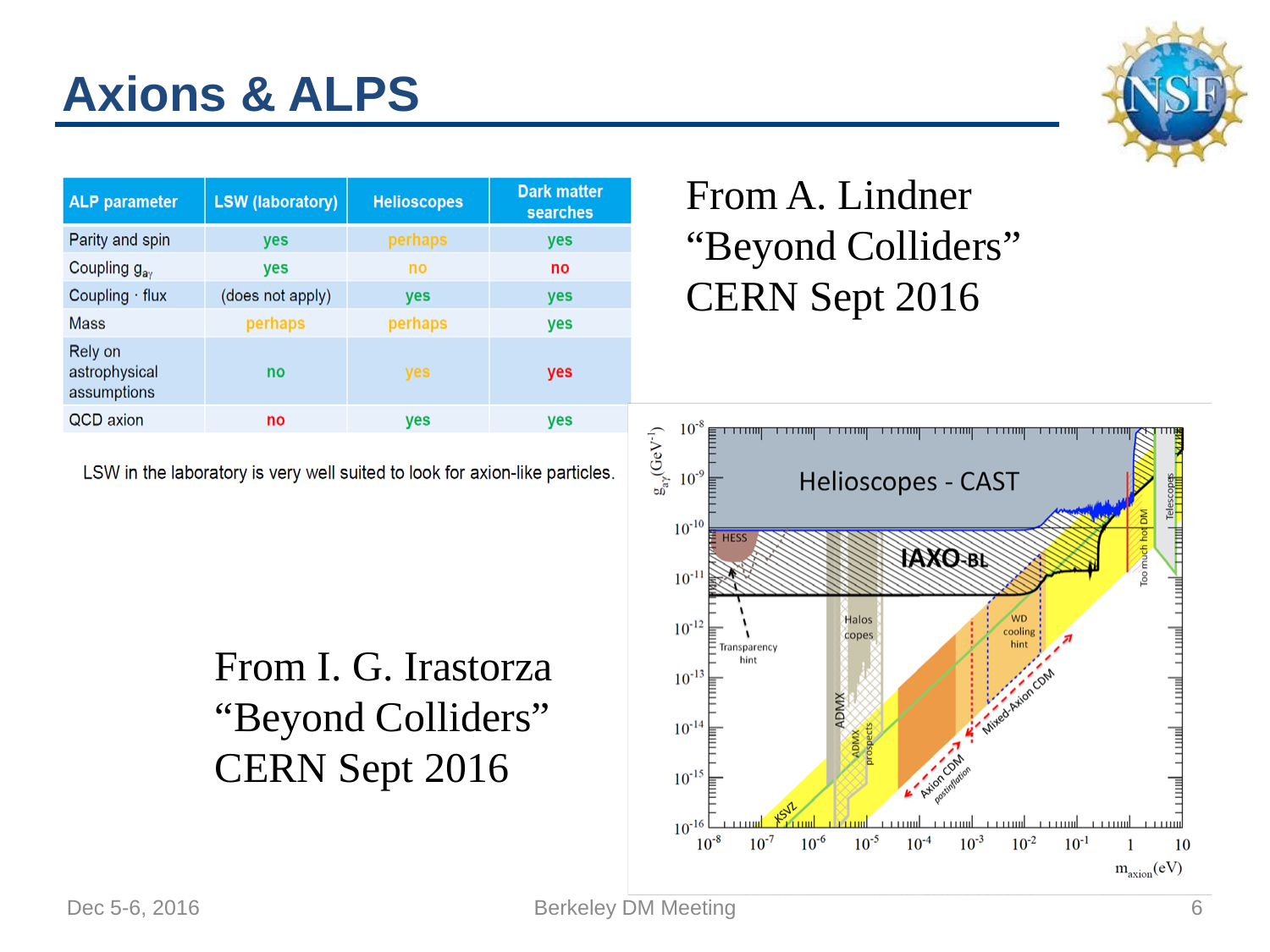#### **Dark Matter Candidates**



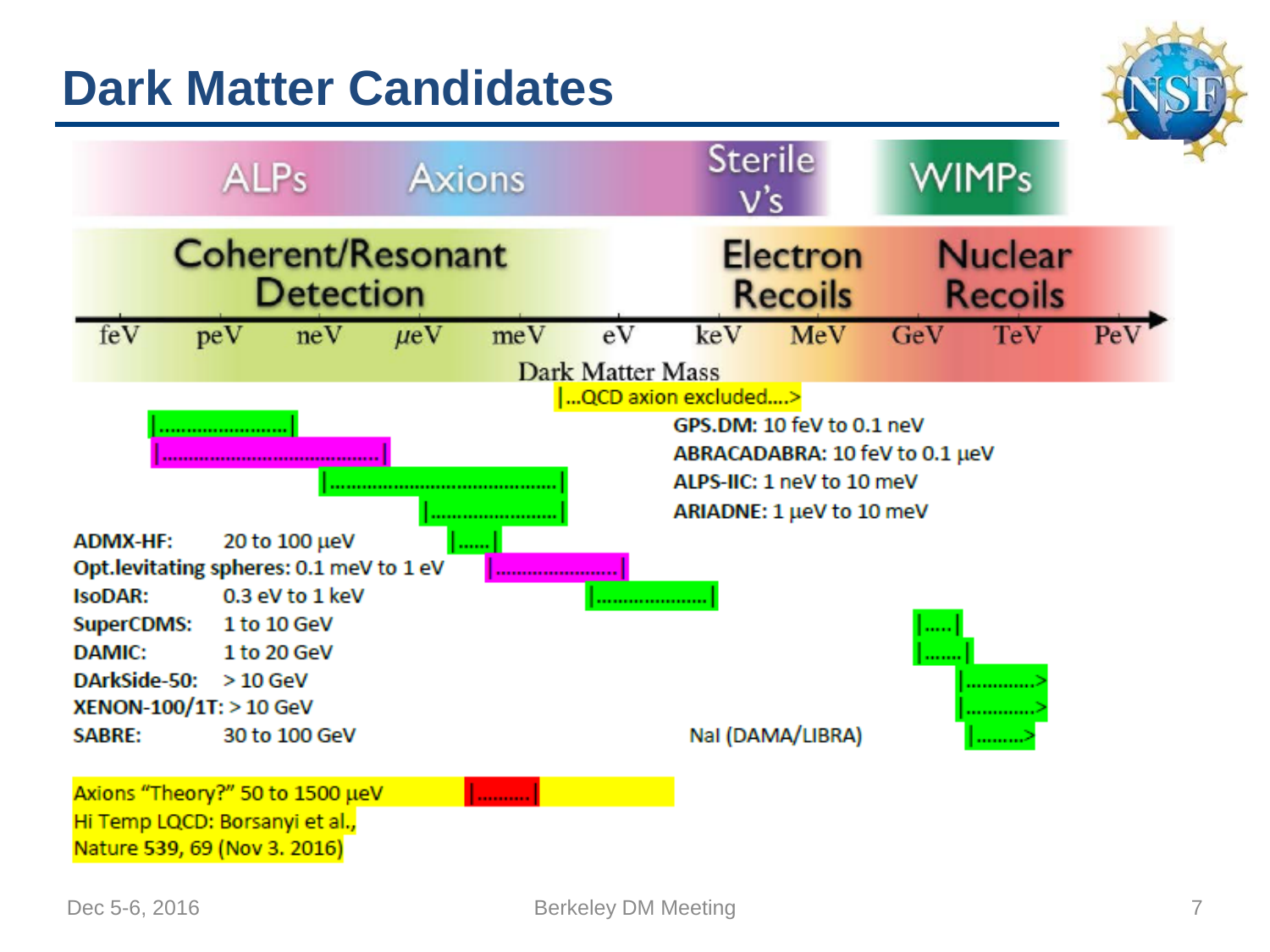### **NSF FY2017 Budget Request**



NSF's FY 2017 Budget Request is \$7.964 billion, an increase of \$500.53 million (6.7 percent) over the FY 2016 Estimate.

| <b>NSF Budget by Appropriation (dollars in millions)</b> |            |                                   |                |                                     |                |  |  |  |
|----------------------------------------------------------|------------|-----------------------------------|----------------|-------------------------------------|----------------|--|--|--|
|                                                          | FY 2015    | <b>FY 2016</b><br><b>Estimate</b> | <b>FY 2017</b> | <b>Change Over FY 2016 Estimate</b> |                |  |  |  |
|                                                          | Actual     |                                   | <b>Request</b> | <b>Amount</b>                       | <b>Percent</b> |  |  |  |
| <b>Research and Related Activities</b>                   | \$6,041.57 | \$6,033.65                        | \$6,425.44     | \$391.79                            | 6.5%           |  |  |  |
| <b>Education and Human Resources</b>                     | \$886.33   | \$880.00                          | \$952.86       | \$72.86                             | 8.3%           |  |  |  |
| Major Research Equipment and Facilities Construction     | \$144.76   | \$200.31                          | \$193.12       | $-57.19$                            | $-3.6%$        |  |  |  |
| Agency Operations and Award Management                   | \$306.56   | \$330.00                          | \$373.02       | \$43.02                             | 13.0%          |  |  |  |
| <b>National Science Board</b>                            | \$4.15     | \$4.37                            | \$4.38         | \$0.01                              | 0.2%           |  |  |  |
| Office of Inspector General                              | \$14.60    | \$15.16                           | \$15.20        | \$0.04                              | 0.3%           |  |  |  |
| <b>TOTAL</b>                                             | \$7,397.97 | \$7,463.49                        | \$7,964.02     | \$500.53                            | 6.7%           |  |  |  |

#### FY 2017 BUDGET REQUEST

Totals may not add due to rounding.

The FY 2017 Request for NSF is \$7,964.02 million, of which \$7,564.02 million is discretionary funding and \$400.0 million is new mandatory funding. New mandatory funding is \$346.01 million in Research and Related Activities and \$53.99 million in Education and Human Resources.

Removing the \$346.01 M in R&RA: requested R&RA is \$6,079M

As of Sept 14, 2016:

Dec 5-6, 2016 **Berkeley DM Meeting** 8 **Senate appropriators are proposing to hold funding for NSF research steady in fiscal year 2017 (\$7,510M/\$6,034M), while House appropriators would increase it by 0.8% (\$7,406/\$6,079M).**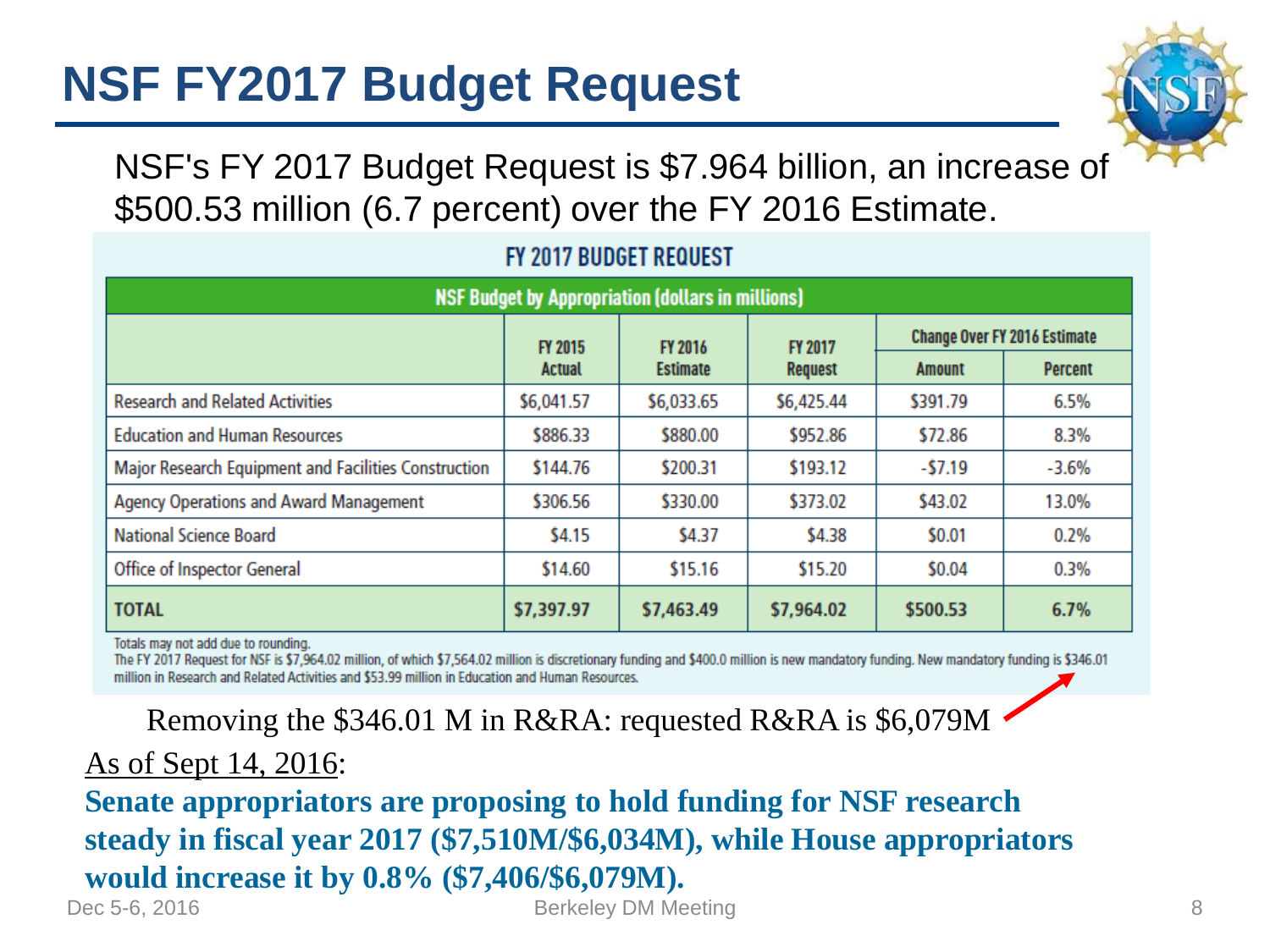## **PHY and MPS Budget**



#### **MPS Funding** (Dollars in Millions) Change Over FY 2016 Estimate FY 2016 FY 2017 FY 2015 Actual Estimate Request Amount Percent \$262.61 6.4% Astronomical Sciences (AST) \$245.23 \$246.73 \$15.88 246.29 246.31 262.16 1585 6.4% Chemistry (CHE) 337.62 310.03 329.71 6.3% Materials Research (DMR) 19.68 235.43 234.05 15.12 6.5% Mathematical Sciences (DMS) 249.17 Physics (PHY) 276.10 277.03 295.26 18.23 6.6% Office of Multidisciplinary Activities (OMA) 35.65 35.00 37.54 2.54 7.3% **Total, MPS** \$1,376.32 \$1,349.15 \$1,436.45 \$87.30  $6.5%$

Totals may not add due to rounding.

Congress passed a continuing resolution (CR) that funds the federal government through Dec. 9